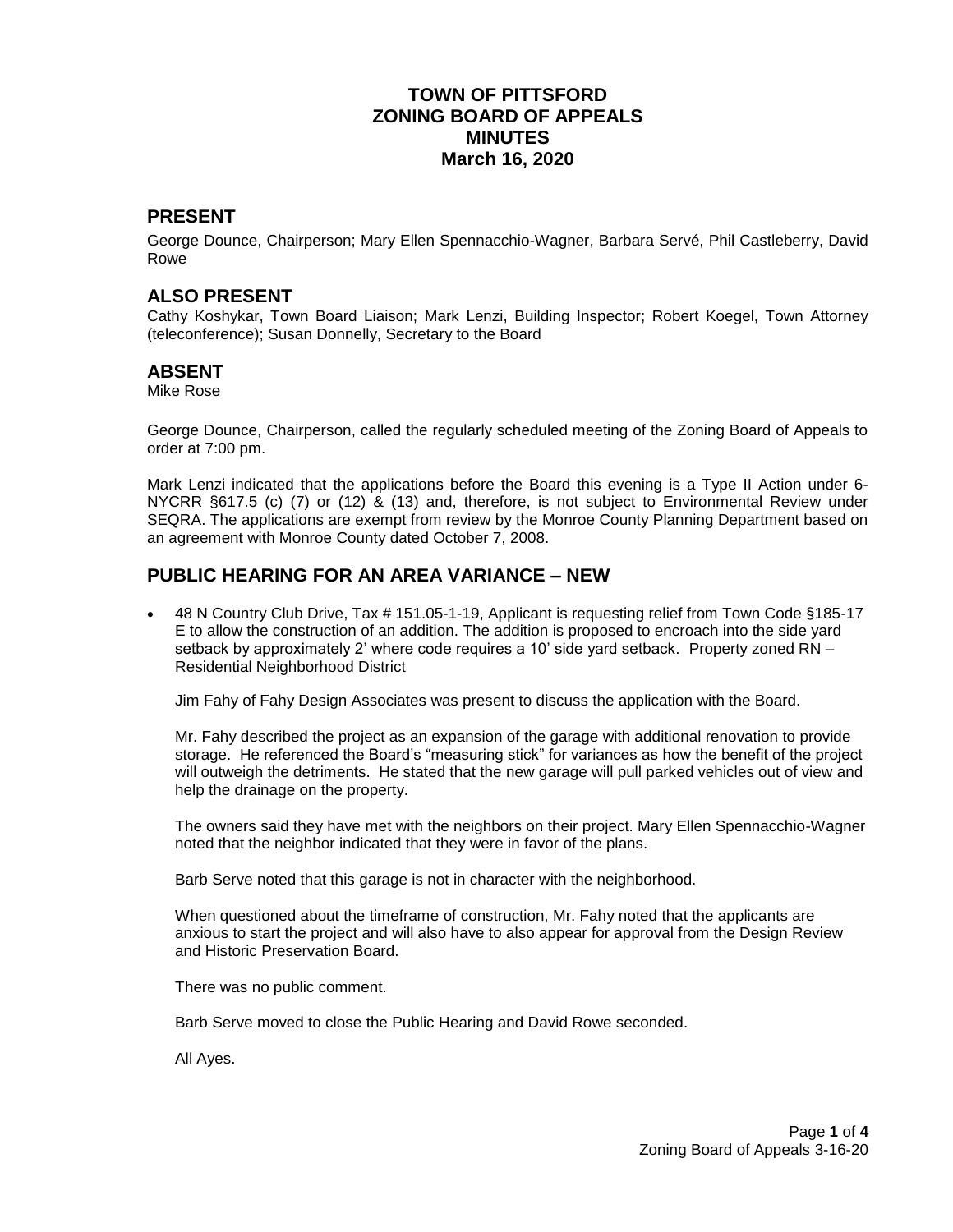619 Mendon Road, Tax # 178.03-2-8, Applicant is requesting relief from Town Code §185-113 B (1) & (2) for the construction of a Residential Storage Building of approximately 24 x 36 (864 Sq. Ft.) located in the rear yard. The oversized accessory structure will be constructed to a height of approximately 23'. Property is zoned RN – Residential Neighborhood District.

The homeowner, Kevin Ryan, was present.

Mr. Ryan described the project to the Board, an oversized accessory structure which will be constructed in a barn/carriage style. He indicated that the neighbors on the north side of his property are in favor of the project and that no houses on West Bloomfield Road will be able to see the structure.

He showed the Board samples of the material and a color rendering.

There was no public comment.

Mary Ellen Spennacchio-Wagner moved to close the Public Hearing and Phil Castleberry seconded.

All Ayes.

 900 Linden Avenue, Tax # 138.16-1-11.11 & 138.16-1-11.12, Applicant is requesting relief from Town Code §185- 50 (D) (1) & (2) for the construction of an open Recreational Vehicle Storage area with a front setback of 273' 7" from the road right away and a lot size of 1.53 acres. Town Code requires a 500' front setback from the road right of way and a minimum lot size of 10 acres for outside storage. Property is zoned Light Industrial.

Representatives from Mitchell Design Build were in attendance. The proposal is to utilize an existing asphalt parking lot for recreational vehicle storage. The area is well shielded with large growth trees and the NYS Department of Transportation is one of the bordering neighbors. The area will receive less daily use than before.

When asked about the time frame, it was indicated that the transition will be complete by fall. All vehicles on site will require licensing and registration.

David Rowe inquired about lapsed licensing and registration and it was indicated that this will be addressed in a Special Use permit from the Planning Board.

There was no public comment.

David Rowe moved to close the Public Hearing and Mary Ellen Spennacchio-Wagner seconded.

All Ayes.

#### **DECISION FOR 48 N. COUNTRY CLUB ROAD – AREA VARIANCE**

A written Resolution to grant the area variance for 48 N. Country Club Road was moved by Mary Ellen Spennacchio-Wagner and seconded by George Dounce.

Chairman George Dounce called for a roll call vote.

| Michael Rose voted                  | Absent |
|-------------------------------------|--------|
| Barbara Servé voted                 | Ave    |
| David Rowe voted                    | Aye    |
| Mary Ellen Spennacchio-Wagner voted | Aye    |
| George Dounce voted                 | Aye    |
| Phil Castleberry voted              | Aye    |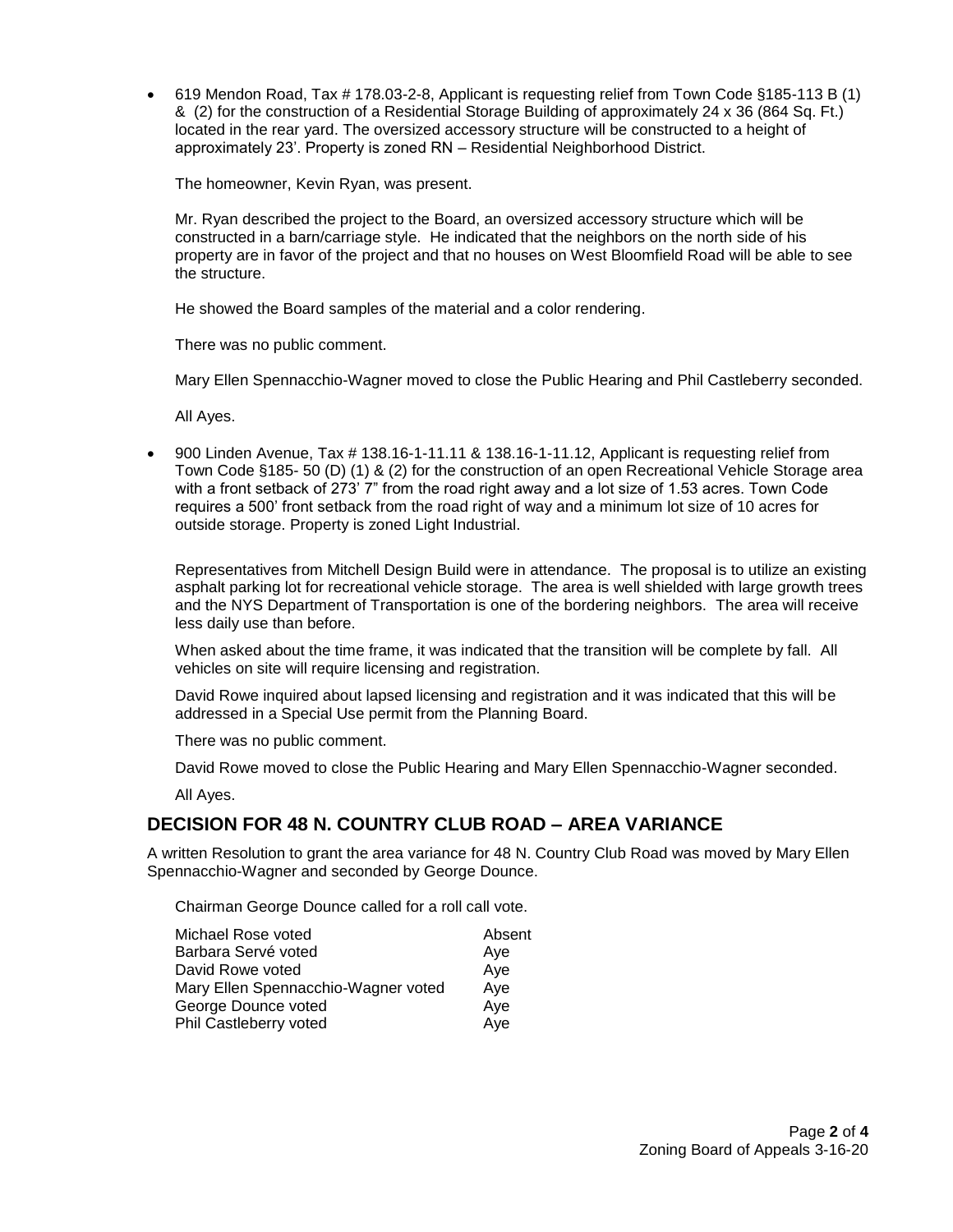The approved Resolution contains the following Specific Conditions:

- 1. This variance is granted only for the plans submitted and prepared by the Applicant dated March 5, 2020.
- 2. All construction is to be completed by December 31, 2022.
- 3. The application is subject to the approval of the Design Review and Historic Preservation Board.

## **DECISION FOR 619 MENDON ROAD – AREA VARIANCE**

A written Resolution to grant the area variance for 619 Mendon Road was moved by George Dounce and seconded by Phil Castleberry.

Chairman George Dounce called for a roll call vote.

| Michael Rose voted                         | Absent |
|--------------------------------------------|--------|
| Barbara Servé voted<br>Ave                 |        |
| Aye<br>David Rowe voted                    |        |
| Mary Ellen Spennacchio-Wagner voted<br>Aye |        |
| George Dounce voted<br>Aye                 |        |
| Phil Castleberry voted<br>Aye              |        |

The approved Resolution contains the following Specific Conditions:

- 1. This variance is granted only for the plans submitted and prepared by the Applicant dated March 5, 2020.
- 2. All construction is to be completed by December 31, 2020.
- 3. The application is subject to the approval of the Design Review and Historic Preservation Board.

## **DECISION FOR 900 LINDEN AVENUE – AREA VARIANCE**

A written Resolution to grant the area variance for 900 Linden Avenue was moved by George Dounce and seconded by Barbara Serve.

Chairman George Dounce called for a roll call vote.

.

| Michael Rose voted                  | Absent |
|-------------------------------------|--------|
| Barbara Servé voted                 | Ave    |
| David Rowe voted                    | Aye    |
| Mary Ellen Spennacchio-Wagner voted | Aye    |
| George Dounce voted                 | Aye    |
| Phil Castleberry voted              | Aye    |
|                                     |        |

The approved Resolution contains the following Specific Conditions:

- 1. This variance is granted only for the plans submitted and prepared by the Applicant dated February 14, 2020. .
- 2. All construction is to be completed by December 31, 2021.